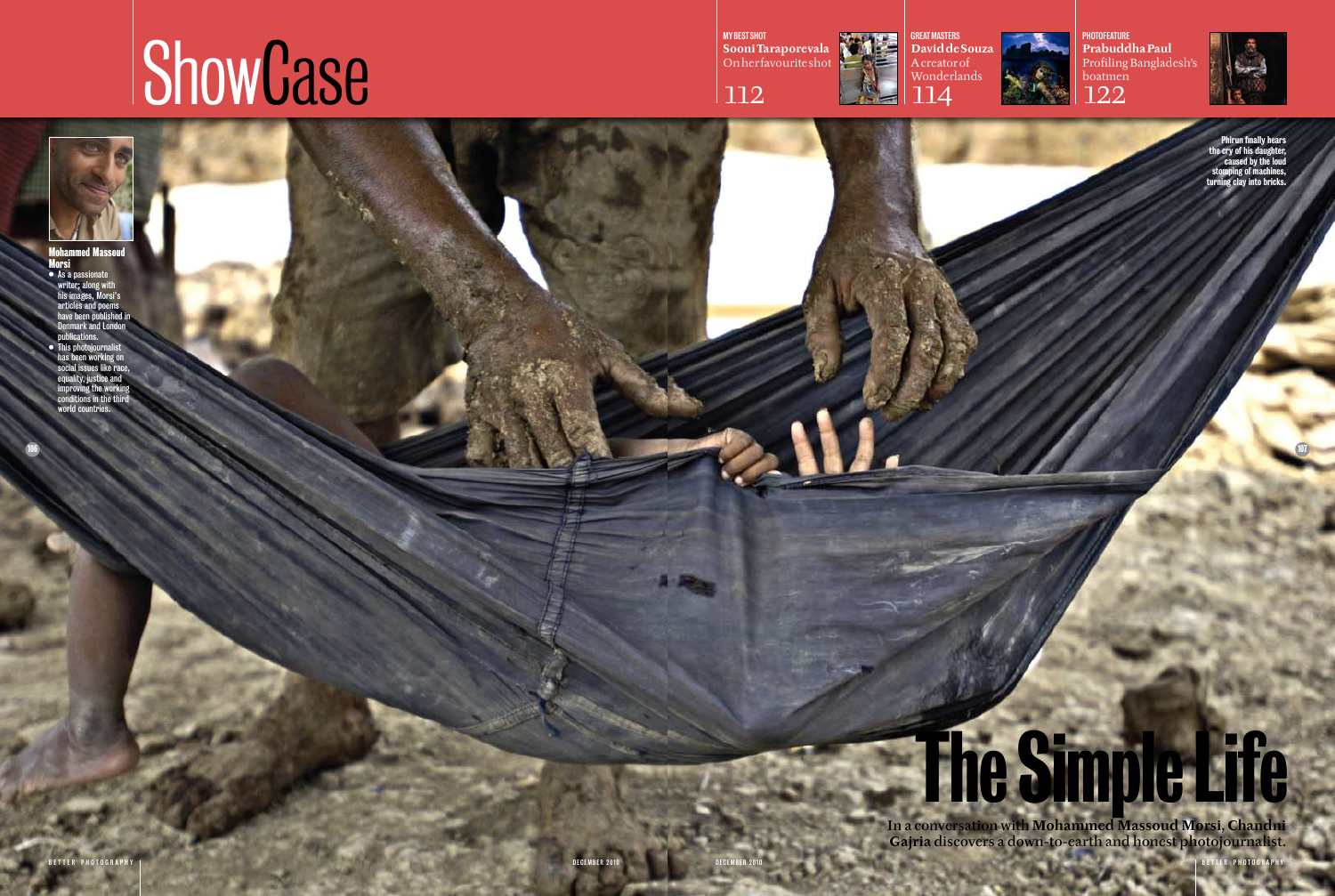

109

 This image was taken a week before Rom Chantol, a young woman infected with HIV, died. On that day, her husband who infected her said, "I have come here to see what would happen to me. Now, I know".

 Veasna, a soldier from Cambodia, sports a tattoo denoting his fight against the com Khmer Rouge followers.

 As Morsi loaded a new roll of film, this boy came and took a poignant stand. After introducing himself and upon receiving no response, Morsi made the picture.

eauty lies in simplicity. But,<br>today, when photographers<br>believe in being more<br>complex, photojournalist<br>Mohammed Massoud Morsi<br>seems like a breath of fresh air. Though eauty lies in simplicity. But, oday, when photographers believe in being more complex, photojournalist Mohammed Massoud Morsi photojournalism is considered a difficult genre, it comes easily to Morsi and is a very meaningful form to him. Through his images, he often tries to depict what already exists rather than "creating a photograph."

**C** Children show the 'peace' sign at an international daycare shelter in Battambang, **Cambod** 

### Tips by MASSOUD

• There is karma involved in photography, so work with integrity. • Take things slowly, for you are not participating in a competition. • Be courageous but, do not be foolish as bullets and diseases can kill. • If you promise to send someone pictures, always send them across

Two Worlds, Different Cultures Morsi was born in Denmark, but he spent many of his growing years in both



BETTER PHOTOGRAPHY | **Second and the contract of the contract of the contract of the contract of the contract of the contract of the contract of the contract of the contract of the contract of the contract of the contract** 

Denmark and Egypt. As a result, he was caught between two contrasting worlds. "Growing up in different cultures was the hardest thing because what was right at home was wrong outside and vice versa". Interestingly, Egypt was a much better place for the photographer as compared to Denmark. "Here I was not an alien," he states. However, much of his childhood spent in Denmark was filled with racism. In the Egyptian society he belongs to, people love photography and yet, very few people own a camera. Morsi's observation is that even if they do own one, they think twice before using it in the open due to cultural and personal boundaries. "When people see what is possible with a camera and how their own spirit can be transcended on a piece of paper, they open

up and let you in to their world."

### Finding Happiness with Photography

"The desire to photograph has been within me since I first held a photograph in my hands. I knew that I wanted to make the magic happen." Morsi had a very early start—he was 14 years old when he first travelled alone and 7 when he first took a picture. Having never attended college, he worked at the Copenhagen (Denmark)

airport, working night shifts. He took up

### **More than Just a Photograph**

computer science because many around him advised him to do something about his studies. However, he soon realised that the long-term study system was not meant for him. "I had my own ideas and eventually opened up a small photographic school with a good friend of mine."

"For me, it is not enough to be only the photographer," says the man who is a passionate writer and who often raises his voice in various publications. He makes his opinions heard about the issues he comes across. Thus, Morsi makes the exemplary effort of going beyond captions and shares the actual story behind his pictures. "If I have not learnt something new in my life on an assignment, I probably should not have done it anyway."

Honest Interactions





Morsi loves talking and says that this is probably the reason why he gets accepted,

invited and allowed to take photos of various people. "I interact more than I photograph," he confesses. Sometimes, when he feels that he may be crossing the line of respect, then he does not photograph at all. Morsi truly believes that photographers approaching their subject should be honest and not pretentious. "If I am trying to act like someone else, people instantly notice. Bringing yourself in the assignment is very essential."

The Quarrel of Money and Being Human Very few people pursue photography as a responsibility to uncover the truth.

## "If I have not learnt something new in my life on an assignment, I probably should not have done it anyway."